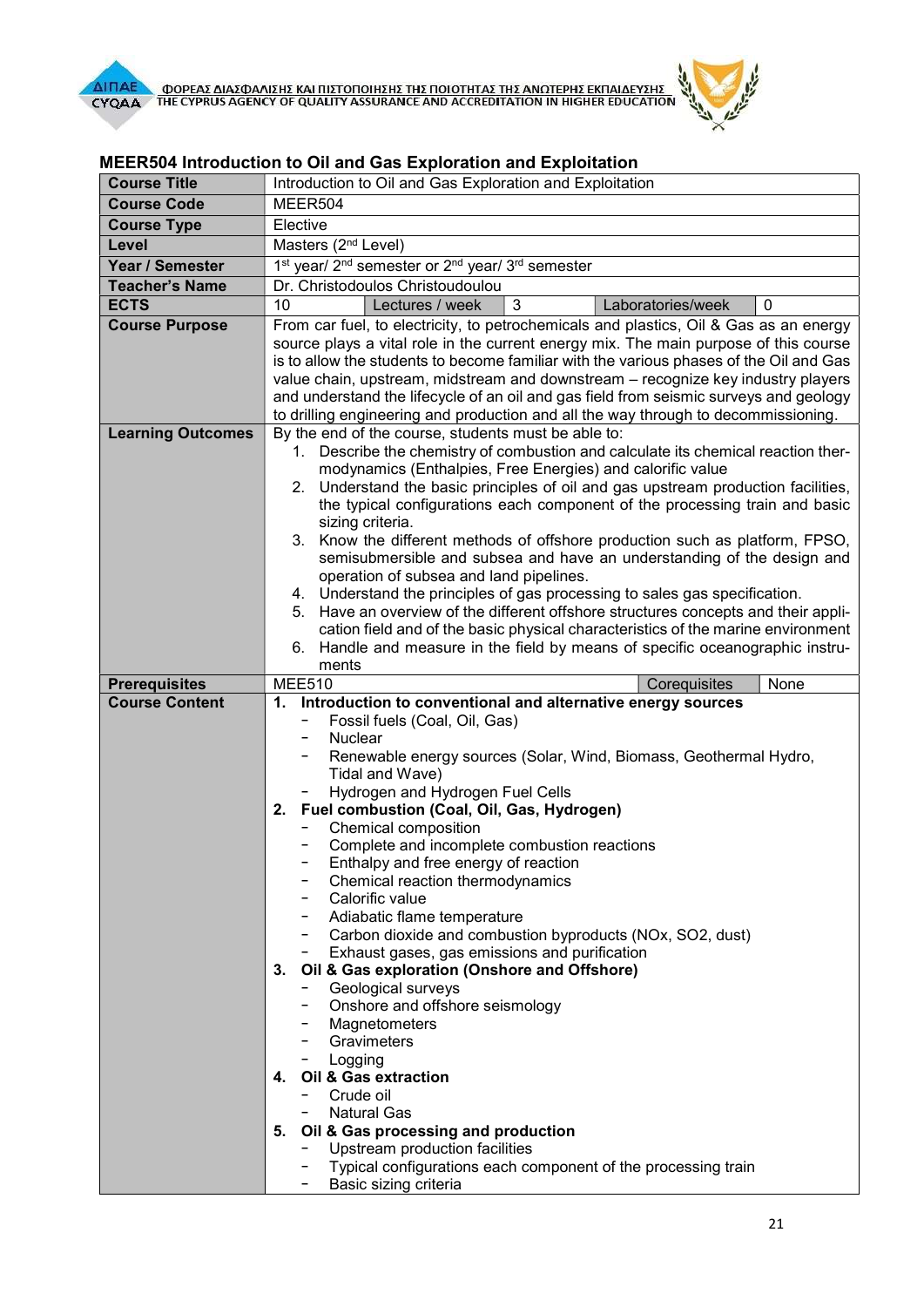

 $\overline{I}$ 

|                           | Principles of gas processing to sales gas specification                                   |
|---------------------------|-------------------------------------------------------------------------------------------|
|                           | 6. Introduction to Offshore Structures                                                    |
|                           | <b>Fixed Structures</b>                                                                   |
|                           | <b>Floating Structures</b>                                                                |
|                           | 7. Basics on Marine Environment                                                           |
|                           | Physical and chemical properties of sea water,                                            |
|                           | The salinity of the oceans,                                                               |
|                           | Temperature of the oceans,                                                                |
|                           | Density of sea water,                                                                     |
|                           | Ocean currents<br>$-$                                                                     |
|                           |                                                                                           |
|                           | 8. Introduction to oceanographic measuring devices and methods                            |
|                           | Oceanographic measuring instruments. Working principles.                                  |
|                           | Commercial measuring devices.                                                             |
|                           | Long term offshore data acquisition.                                                      |
|                           | Data link and communications. Data loggers                                                |
|                           | Data analysis, handling, long-term storage and retrieve.<br>-                             |
|                           | Construction elements for developing simple subsea measuring devices<br>-                 |
| <b>Teaching Methodol-</b> | The course will be presented through theoretical lectures in class. The lectures will     |
| ogy                       | present to the student the course content and allow for questions. The material will      |
|                           | be delivered using visual aids (e.g. PowerPoint presentation slides, documentaries).      |
|                           | The aim is to familiarize the student with the material at a faster pace of presentation, |
|                           | while allowing the instructor to use the presented material for meaningful discussions.   |
|                           | The learning process will be enhanced with the requirement from the student to carry      |
|                           | in-class discussions and tackling of hypothetical scenarios in small-group exercises.     |
|                           | In-class case-studies are an integral part of this course.                                |
|                           | Homework assignments / mini projects, which will be required as part of the students'     |
|                           | assessment for the course, will allow students the opportunity to carry out independ-     |
|                           | ent research, synthesize basic concepts presented in class, as well as hone their         |
|                           | analytical, writing and presentation skills.                                              |
|                           | Besides from the notes taken by students in class, all of the course material will be     |
|                           |                                                                                           |
|                           | made available through the class website which will be available through the Univer-      |
|                           | sity's E-learning platform.                                                               |
|                           | The instructor will be available to students during office hours or by appointment in     |
|                           | order to provide necessary guidance.                                                      |
| <b>Bibliography</b>       | <b>Textbooks:</b>                                                                         |
|                           | "Oil & Gas Production in Nontechnical Language" by Martin S. Raymond, Penn-<br>1.         |
|                           | Well Corp., October 2005                                                                  |
|                           | 2. "Fundamentals of Natural Gas Processing", Arthur Hidnay, Taylor & Francis,             |
|                           | 2007                                                                                      |
|                           | 3.<br>"Introduction to Power Generation Technologies", Andreas Poullikkas, 2009,          |
|                           | Nova Science Publishers, Inc., ISBN:978-1-60876-472-3                                     |
|                           | 4. L.D. Talley, G.L. Pickard, W.J. Emery, J.H. Swift: "Descriptive Physical Ocean-        |
|                           | ography", Elsevier, 6th Edition, 2011, ISBN: 978-0-7506-4552-2                            |
|                           | <b>References:</b>                                                                        |
|                           | "Petroleum Refining in Nontechnical Language", William Leffler, PennWell Corp.,<br>1.     |
|                           | 4th Edition, Nov 2008                                                                     |
|                           | "Oil & Gas Pipelines in Nontechnical Language", Thomas O. Miesner, PennWell<br>2.         |
|                           | Corp., March 2006                                                                         |
|                           | 3. "Operational Aspects of Oil and Gas Well Testing (Handbook of Petroleum Ex-            |
|                           | ploration and Production)", S. McAleese, Elsevier Science, 1st edition, March             |
|                           | 2000                                                                                      |
|                           | 4. "Handbook of Ocean and Underwater Engineering", Eds. J.J. Myers, C.H. Holm,            |
|                           | R. F. McAllister, McGraw-Hill Book Company, New York, 1969                                |
|                           | "Introduction to Chemical Engineering Thermodynamics", J. M. Smith, Mcgraw<br>5.          |
|                           | Hill Higher Education, 7th edition, Feb 2005                                              |
|                           |                                                                                           |
|                           | The Mediterranean Moored Multi-sensor Array (M3A): System development and<br>6.           |
|                           | initial results. Annales Geophysicae (2003) 21:75-87. European Geosciences                |
|                           | <b>Union 2003.</b>                                                                        |